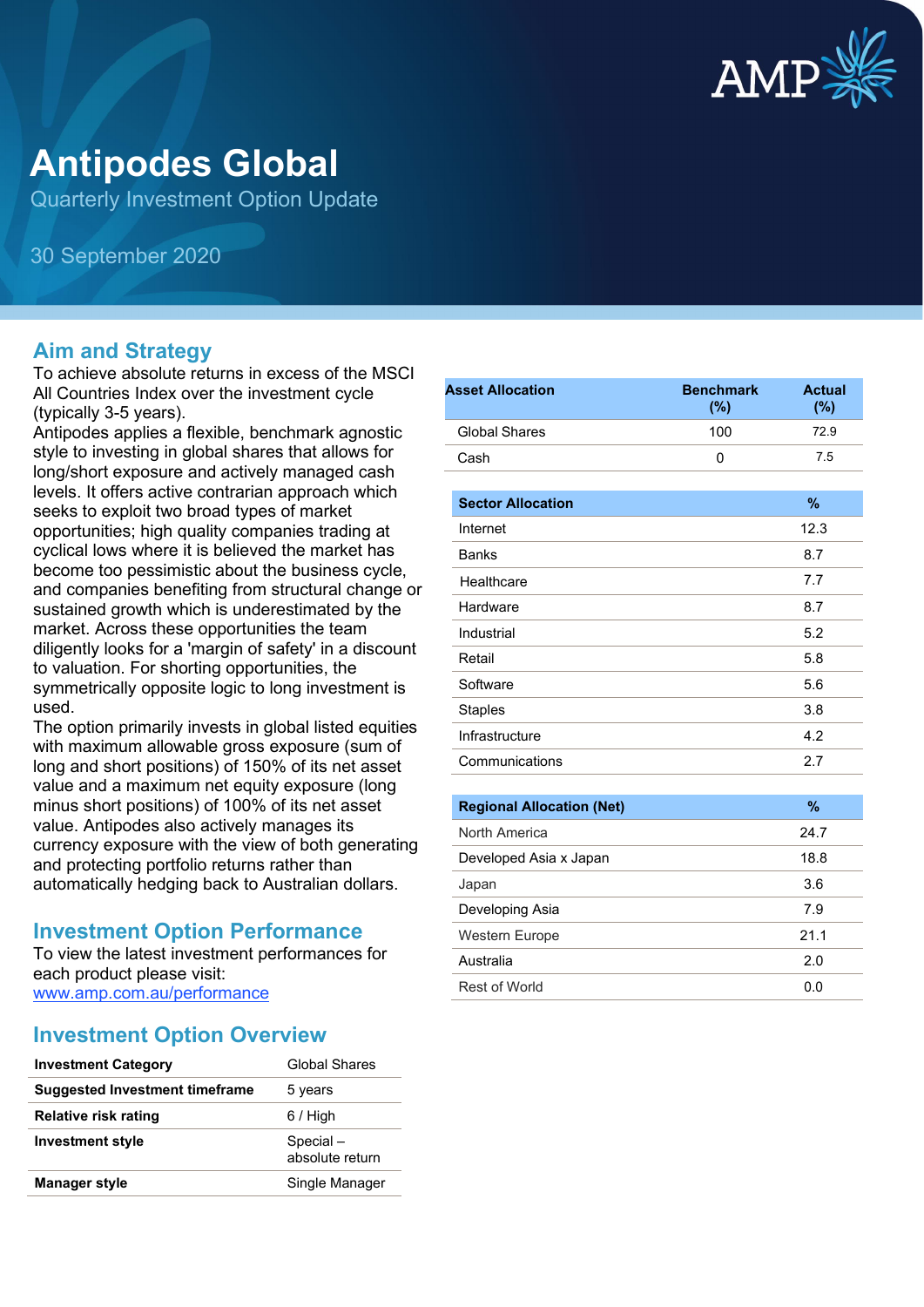### **Portfolio Summary**

• The strategy underperformed (gross of fees) the MSCI All Country World Index in the September quarter

## **Investment Option Commentary**

Key contributors to performance over the quarter included:

- Online Services Asia/Emerging Markets (EM), including Alibaba and JD.com, as China consumption rebounded with retail sales now higher than pre-COVID levels. Alibaba continues to take market share in online sales, as new users and engagement continue to grow at a fast clip due to, amongst other things, membership programmes, expanded recommendation feed and short form videos. JD.com similarly continues to report material increase in customers, revenue and profitability following cost control. Tencent, however, detracted as its share price consolidated following a period of material outperformance.
- Consumer Defensive EM cluster, including Wuliangye, as demand for premium bajiu continues to build amongst China's high-income cohort, and Yili, which continues to take share in yoghurt as well as milk, which is a premium category.
- Online Services Developed Markets (DM), notably Facebook and Roku. Facebook continues to announce new product initiatives including social commerce product launches on the core Facebook and Instagram platforms, and Roku (leading US TV operating system) reached a deal with Comcast's NBC Universal to include their broadcast and cable apps on Roku's platform.
- Connectivity/Compute cluster including TSMC and Samsung Electronics, as investors appreciate demand for TSMC's leading edge solutions while Samsung benefited from a rebound in handset sales. Both leading incumbent semiconductor companies are benefiting from the escalation in US-China tech tensions, with the US restricting China's access to chips designed or manufactured using US tools, curtailing China's tech independence and necessitating dependence on the Taiwanese/Koreans. Further, both are likely to benefit from any transition Intel may make from in-house production of its core CPU chips to contract manufacturing.

Key detractors to performance over the quarter included:

- Oil/Natural Gas cluster, notably TechnipFMC and CNOOC which weakened with the oil price, while the market overlooks Technip's c. \$3b in contract wins over the September quarter.
- Healthcare cluster including Roche and Sanofi as pharma stocks were broadly impacted by the potential of adverse drug pricing policies in the event of a Democratic clean sweep in the upcoming US elections. Gilead Sciences weakened as a key pipeline drug failed to secure approval from the FDA (US regulator).
- UniCredit, Consumer Cyclical DM cluster, which, along with other banks, was affected by potential money laundering claims over 2000 – 2017, with the bulk of these cases backward looking. The transactions attributed to UniCredit are immaterial.
- Shorts, which can act as a headwind in upward moving markets. The portfolio is short businesses that are expensive, vulnerable to competition and in many cases have highly geared balance sheet

#### **Market Commentary**

Global equities continued to rebound during the third quarter of 2020 (+8.1% in USD, +3.9% in AUD) as the focus remained on the early recovery phase of the cycle following the COVID-19 induced recession. A general easing in lock-down restrictions, progress in vaccine trials and continued fiscal and monetary support from governments and central banks were supportive for market sentiment.

#### **Outlook**

The outperformance of high multiple (growth) stocks relative to low multiple (value) has accelerated since 2018 with COVID-19 adding more fuel to the fire. Multiple dispersion has reached extraordinary levels across every sector, exceeding the levels reached in the dot.com bubble. A rotation into 'value', or compression in extreme multiple dispersion, typically occurs around a cyclical rebound in economic activity (as last seen in 2016-17) or on a much longer duration basis due to a fundamental shift in the underlying investment composition of the economy.

For a cyclical rebound to occur we need a continued re-opening of the global economy and in that vein the US, Europe and China appear reluctant to go back into lockdown. The Chinese economy has rapidly normalised without a vaccine, with the fiscal position and government debt intact. However, a vaccine will be key for Western consumers to fully 'normalise' behaviour.